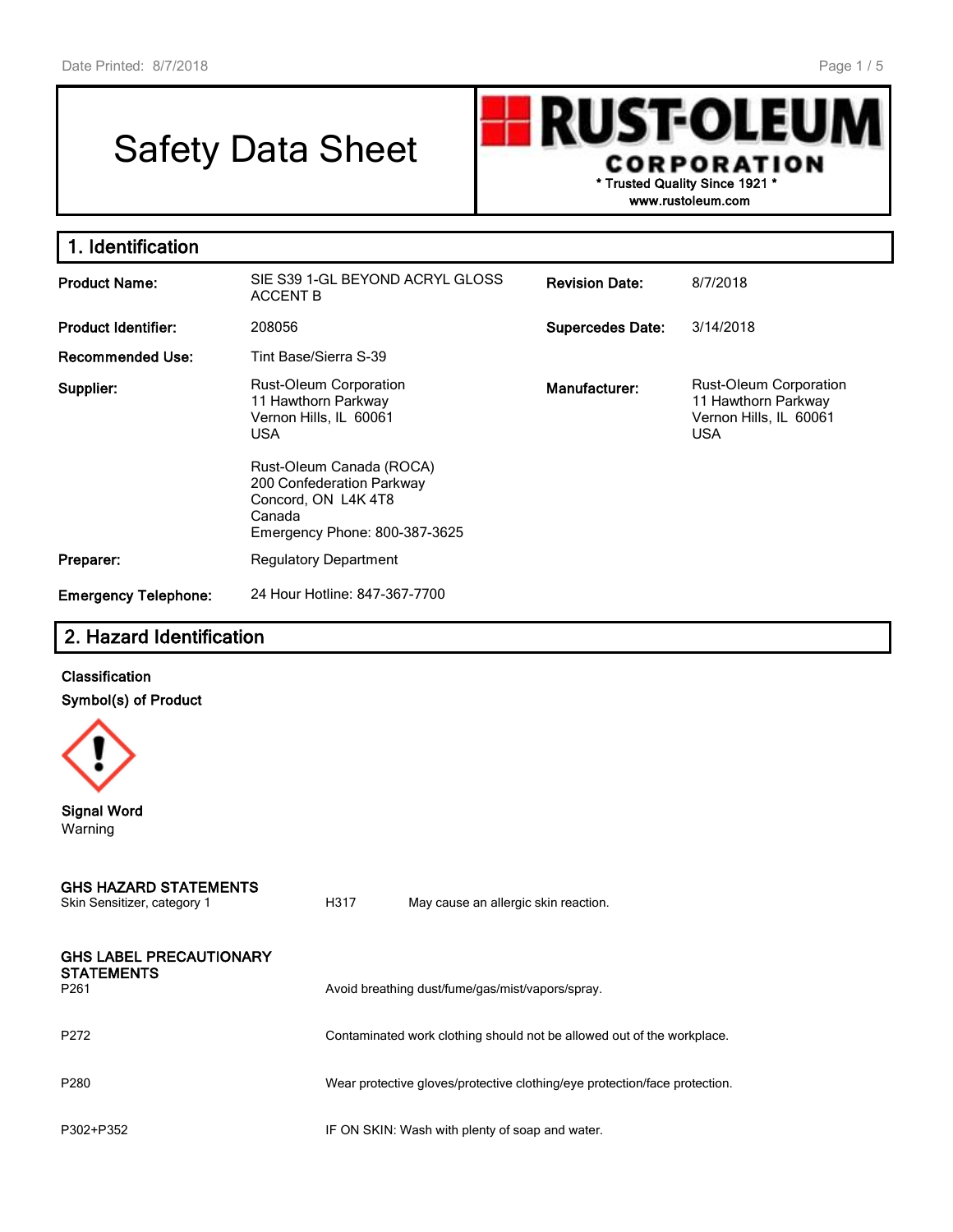| Date Printed: 8/7/2018 |                                                                                            | Page 2 / 5 |
|------------------------|--------------------------------------------------------------------------------------------|------------|
| P333+P313              | If skin irritation or rash occurs: Get medical advice/attention.                           |            |
| P321                   | For specific treatment see label                                                           |            |
| P <sub>501</sub>       | Dispose of contents/container in accordance with local, regional and national regulations. |            |
|                        |                                                                                            |            |

#### **GHS SDS PRECAUTIONARY STATEMENTS**

P363 Wash contaminated clothing before reuse.

# **3. Composition / Information On Ingredients**

## **HAZARDOUS SUBSTANCES**

| <b>Chemical Name</b>                              | CAS-No.    | <b>Wt.%</b> | <b>GHS Symbols</b> | <b>GHS Statements</b>         |
|---------------------------------------------------|------------|-------------|--------------------|-------------------------------|
| bis(1,2,2,6,6-Pentamethyl-4-Piperidinyl) Sebacate | 41556-26-7 | 0.3         | GHS07              | H317                          |
| 1,2-Benzisothiozole-3(2H)-one                     | 2634-33-5  | 0.2         | GHS05-GHS07        | H302-315-317-318              |
| Sodium Nitrite                                    | 7632-00-0  | 0.2         | GHS03-GHS06        | H <sub>272</sub> -301-319-331 |

# **4. First-Aid Measures**

**FIRST AID - EYE CONTACT:** Immediately flush eyes with plenty of water for at least 15 minutes holding eyelids open. Get medical attention. Do NOT allow rubbing of eyes or keeping eyes closed.

**FIRST AID - SKIN CONTACT:** Wash skin with soap and water. Remove contaminated clothing. Get medical attention if irritation develops or persists.

**FIRST AID - INHALATION:** Remove to fresh air. If not breathing, give artificial respiration. If breathing is difficult, give oxygen. Get immediate medical attention. Do NOT use mouth-to-mouth resuscitation. If you experience difficulty in breathing, leave the area to obtain fresh air. If continued difficulty is experienced, get medical assistance immediately.

**FIRST AID - INGESTION:** Swallowing less than an ounce will not cause significant harm. For larger amounts, do not induce vomiting, but give one or two glasses of water to drink and get medical attention. If swallowed, rinse mouth with water. If feeling unwell, get medical attention.

# **5. Fire-Fighting Measures**

**EXTINGUISHING MEDIA:** Alcohol Film Forming Foam, Carbon Dioxide, Dry Chemical, Water Fog

**UNUSUAL FIRE AND EXPLOSION HAZARDS:** FLASH POINT IS TESTED TO BE GREATER THAN 200 DEGREES F. No unusual fire or explosion hazards noted. Keep containers tightly closed.

**SPECIAL FIREFIGHTING PROCEDURES:** Water may be used to cool closed containers to prevent buildup of steam. If water is used, fog nozzles are preferred.

**Special Fire and Explosion Hazard (Combustible Dust):** No Information

## **6. Accidental Release Measures**

**STEPS TO BE TAKEN IF MATERIAL IS RELEASED OR SPILLED:** Dispose of according to local, state (provincial) and federal regulations. Do not incinerate closed containers. If spilled, contain spilled material and remove with inert absorbent. Dispose of contaminated absorbent, container, and unused contents in accordance with local, state, and federal regulations. Do not incinerate closed containers

# **7. Handling and Storage**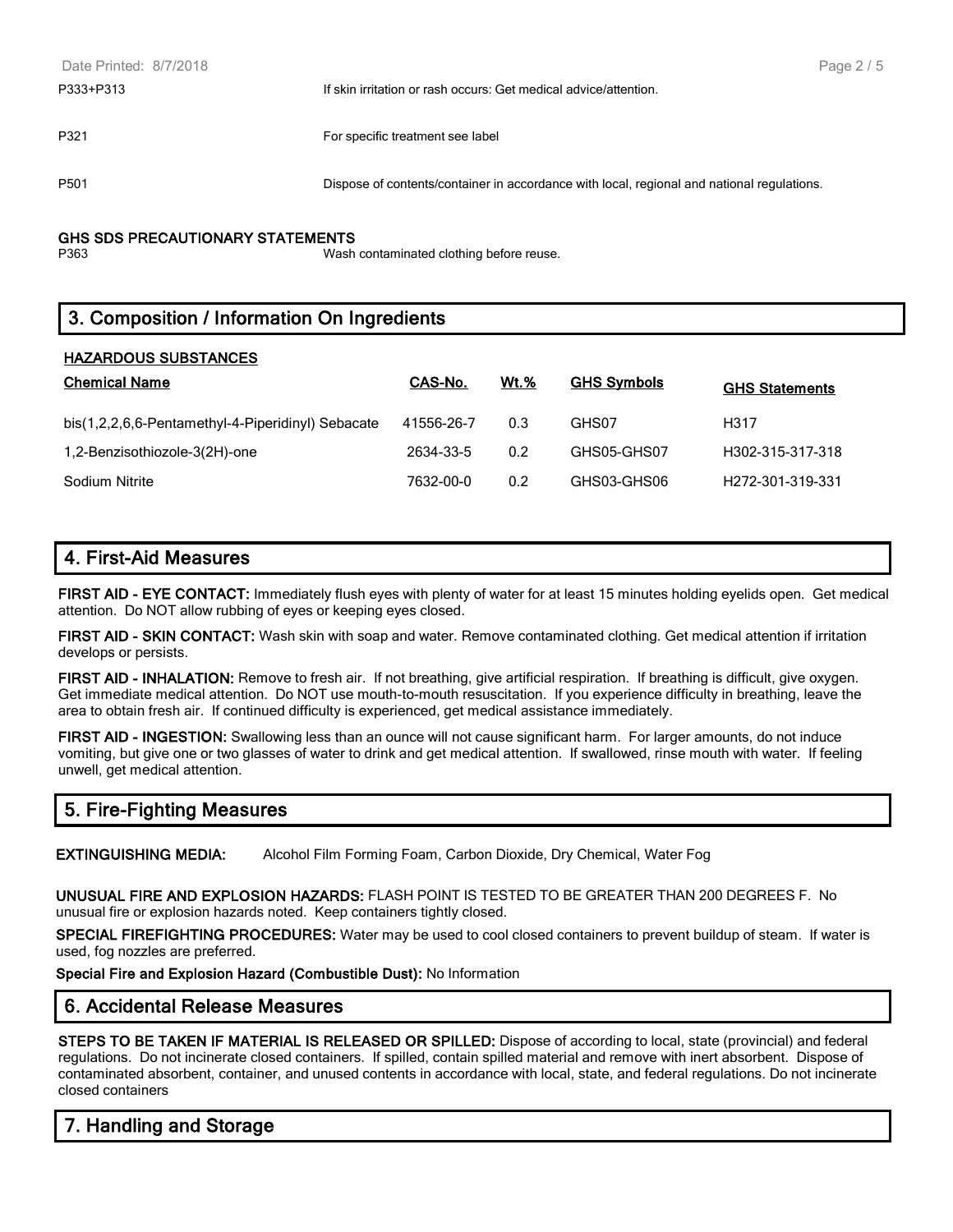#### Date Printed: 8/7/2018

**HANDLING:** Avoid contact with eyes. Wash hands before eating. Wash thoroughly after handling. Remove contaminated clothing and launder before reuse. Use only with adequate ventilation. Follow all SDS and label precautions even after container is emptied because it may retain product residues. Avoid breathing fumes, vapors, or mist. Avoid contact with eyes, skin and clothing.

**STORAGE:** Keep from freezing. Keep container closed when not in use. Store in a dry, well ventilated place. Keep container tightly closed when not in use.

**Advice on Safe Handling of Combustible Dust:** No Information

# **8. Exposure Controls / Personal Protection**

| <b>Chemical Name</b>                                  | CAS-No.    | Weight %<br>Less Than | <b>ACGIH TLV-</b><br>TWA | <b>ACGIH TLV-</b><br><b>STEL</b> | <b>OSHA PEL-TWA</b> | <b>OSHA PEL-</b><br><b>CEILING</b> |
|-------------------------------------------------------|------------|-----------------------|--------------------------|----------------------------------|---------------------|------------------------------------|
| bis(1,2,2,6,6-Pentamethyl-4-<br>Piperidinyl) Sebacate | 41556-26-7 | 1.0                   | N.E.                     | N.E.                             | N.E.                | N.E.                               |
| 1,2-Benzisothiozole-3(2H)-one                         | 2634-33-5  | 1.0                   | N.E.                     | N.E.                             | N.E.                | N.E.                               |
| Sodium Nitrite                                        | 7632-00-0  | 1.0                   | N.E.                     | <b>N.E.</b>                      | N.E.                | N.E.                               |

## **PERSONAL PROTECTION**

**ENGINEERING CONTROLS:** Prevent build-up of vapors by opening all doors and windows to achieve cross-ventilation. Use process enclosures, local exhaust ventilation, or other engineering controls to control airborne levels below recommended exposure limits.

**RESPIRATORY PROTECTION:** A NIOSH/MSHA approved air purifying respirator with organic vapor cartridge or canister may be permissible under certain circumstances where airborne concentrations are expected to exceed exposure limits. A respiratory protection program that meets OSHA 1910.134 and ANSI Z88.2 requirements must be followed whenever workplace conditions warrant a respirator's use.

**SKIN PROTECTION:** Nitrile or Neoprene gloves may afford adequate skin protection. Use gloves to prevent prolonged skin contact.

**EYE PROTECTION:** Use safety eyewear designed to protect against splash of liquids. Use ANSI Z87.1 approved safety eyewear.

**OTHER PROTECTIVE EQUIPMENT:** Refer to safety supervisor or industrial hygienist for further information regarding personal protective equipment and its application. Refer to safety supervisor or industrial hygienist for further guidance regarding types of personal protective equipment and their applications.

**HYGIENIC PRACTICES:** Wash thoroughly with soap and water before eating, drinking or smoking. Remove contaminated clothing immediately and launder before reuse.

**Engineering Measures for Combustible Dust:** No Information

## **9. Physical and Chemical Properties**

| Appearance:                 | Liguid                      | <b>Physical State:</b>           | Liquid     |
|-----------------------------|-----------------------------|----------------------------------|------------|
| Odor:                       | Solvent Like                | <b>Odor Threshold:</b>           | N.E.       |
| <b>Relative Density:</b>    | 1.031                       | pH:                              | N.D.       |
| Freeze Point, °C:           | ND.                         | Viscosity:                       | N.D.       |
| <b>Solubility in Water:</b> | Miscible                    | <b>Partition Coefficient, n-</b> |            |
| Decompostion Temp., °C:     | N.D.                        | octanol/water:                   | N.D.       |
| Boiling Range, °C:          | $100 - 250$                 | <b>Explosive Limits, vol%:</b>   | $NA - N.A$ |
| <b>Flammability:</b>        | Does not Support Combustion | Flash Point, °C:                 | 94         |
| <b>Evaporation Rate:</b>    | Slower than Ether           | Auto-ignition Temp., °C:         | N.D.       |
| <b>Vapor Density:</b>       | Heavier than Air            | Vapor Pressure:                  | N.D.       |
|                             |                             |                                  |            |

(See "Other information" Section for abbreviation legend)

## **10. Stability and Reactivity**

**CONDITIONS TO AVOID:** Avoid contact with strong acid and strong bases.

**INCOMPATIBILITY:** Incompatible with strong oxidizing agents, strong acids and strong alkalies.

**HAZARDOUS DECOMPOSITION:** When heated to decomposition, it emits acrid smoke and irritating fumes. By open flame, carbon monoxide and carbon dioxide.

**HAZARDOUS POLYMERIZATION:** Will not occur under normal conditions.

**STABILITY:** This product is stable under normal storage conditions.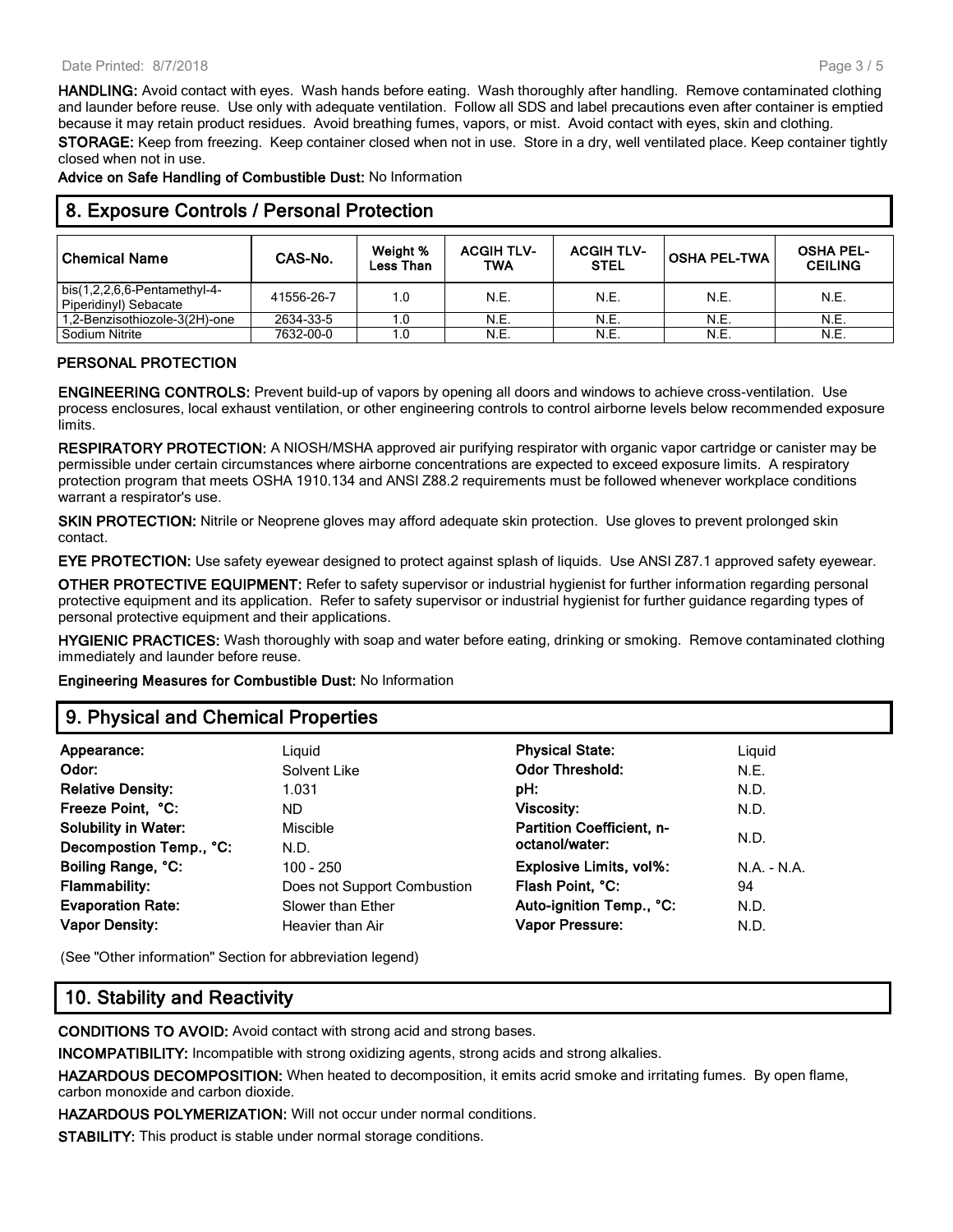# **11. Toxicological Information**

**EFFECTS OF OVEREXPOSURE - EYE CONTACT:** Causes eye irritation. Irritating, and may injure eye tissue if not removed promptly.

**EFFECTS OF OVEREXPOSURE - SKIN CONTACT:** May cause skin sensitization, an allergic reaction, which becomes evident upon re-exposure to this material. Substance may cause slight skin irritation. Low hazard for usual industrial handling or commercial handling by trained personnel.

**EFFECTS OF OVEREXPOSURE - INHALATION:** Low hazard for usual industrial handling or commercial handling by trained personnel. Routine handling and application does not require use of respiratory protection; however, if air monitoring demonstrates vapor, mist, or dust levels above applicable limits, wear an appropriate, properly fitted respirator (NIOSH/MSHA approved) during handling and application. Follow respirator manufacturer's directions for respirator use. High gas, vapor, mist or dust concentrations may be harmful if inhaled. Avoid breathing fumes, spray, vapors, or mist.

**EFFECTS OF OVEREXPOSURE - INGESTION:** Substance may be harmful if swallowed.

**EFFECTS OF OVEREXPOSURE - CHRONIC HAZARDS:** Contains: Propylene Glycol. Human systemic effects by ingestion: general anesthesia, convulsions, changes in surface EEG.

**PRIMARY ROUTE(S) OF ENTRY:** Eye Contact, Ingestion, Inhalation, Skin Absorption, Skin Contact

## **ACUTE TOXICITY VALUES**

## **The acute effects of this product have not been tested. Data on individual components are tabulated below:**

| CAS-No.                | <b>Chemical Name</b>                                 | Oral LD50                      | <b>Dermal LD50</b> | Vapor LC50           |
|------------------------|------------------------------------------------------|--------------------------------|--------------------|----------------------|
| 41556-26-7             | bis(1,2,2,6,6-Pentamethyl-4-Piperidinyl)<br>Sebacate | 2615 mg/kg Rat                 | N.E.               | N.E.                 |
| 2634-33-5<br>7632-00-0 | 1,2-Benzisothiozole-3(2H)-one<br>Sodium Nitrite      | 1020 mg/kg Rat<br>85 mg/kg Rat | N.E.<br>N.E.       | N.F.<br>5.5 mg/L Rat |

### N.E. - Not Established

## **12. Ecological Information**

**ECOLOGICAL INFORMATION:** Product is a mixture of listed components.

## **13. Disposal Information**

**DISPOSAL INFORMATION:** Dispose of material in accordance to local, state, and federal regulations and ordinances. Do not allow to enter waterways, wastewater, soil, storm drains or sewer systems.

## **14. Transport Information**

|                              | Domestic (USDOT) | International (IMDG) | Air (IATA)    | <b>TDG (Canada)</b> |
|------------------------------|------------------|----------------------|---------------|---------------------|
| <b>UN Number:</b>            | N.A.             | N.A.                 | N.A.          | N.A.                |
| <b>Proper Shipping Name:</b> | Not Regulated    | Not Regulated        | Not Regulated | Not Regulated       |
| <b>Hazard Class:</b>         | N.A.             | N.A.                 | N.A.          | N.A.                |
| <b>Packing Group:</b>        | N.A.             | N.A.                 | N.A.          | N.A.                |
| <b>Limited Quantity:</b>     | <b>No</b>        | No                   | No            | No                  |